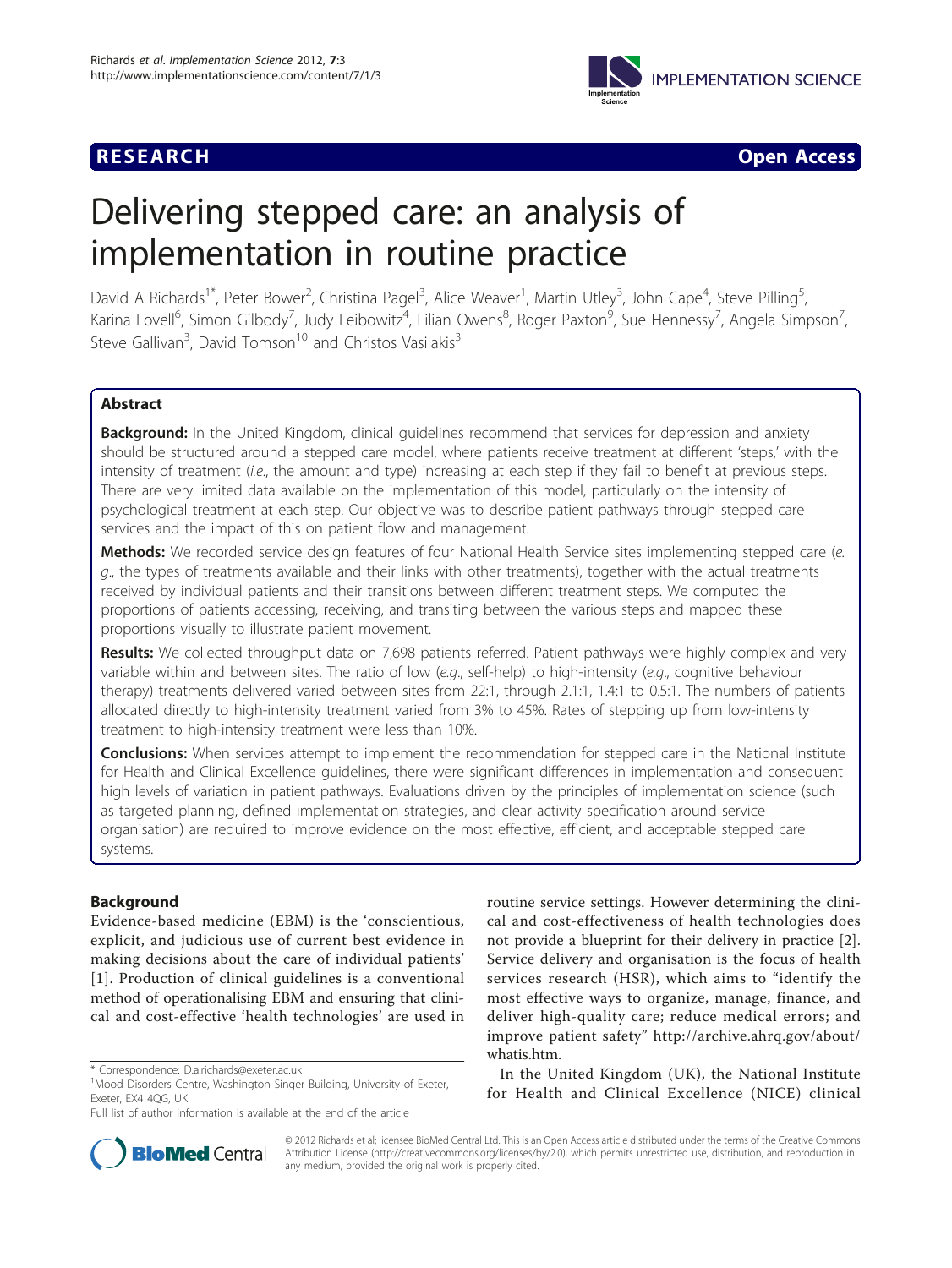guidelines for depression [\[3](#page-9-0),[4\]](#page-9-0) used evidence synthesis to summarise available data on the effectiveness of individual health technologies and outline 'what works for whom.' However, despite their basis in health technology assessment, the guidelines also made strong recommendations about service delivery and organisation, suggesting that services for depression should be structured around a stepped care model [[5,6\]](#page-9-0).

One class of NICE recommended treatment–psychological therapy–is acceptable and effective for depression, but access to it is often problematic because of limited numbers of trained professionals to deliver this treatment. Stepped care is a model that seeks to ameliorate problems with access through better allocation of scarce psychological therapy resources. This is achieved through use of 'low-intensity' psychological interventions that deliver psychological help through written self-help books or computer platforms (e.g., [http://www.mood](http://www.moodgym.anu.edu.au)[gym.anu.edu.au\)](http://www.moodgym.anu.edu.au), supported by limited professional contact. These require less input from a trained therapist [[7\]](#page-9-0) than conventional 'high-intensity' face-to-face treatments, such as brief psychological therapies (involving 6 to 12 sessions with a therapist), and even more intensive long-term therapies (involving 16 or more sessions–see Figure [1](#page-2-0)).

The adoption of the stepped care model within all NICE guidelines for common mental health problems, including now anxiety [\[8](#page-9-0)], is a reasoned response to the challenges of effective depression care, but was not based on the same, detailed evidence synthesis as recommendations about individual treatments. There are very limited data available on the operation of the stepped care model and significant questions remain about implementation [[9\]](#page-9-0). These include the optimal number of steps and the range of treatments within steps; the proportion of patients who might bypass lowintensity treatments and be referred directly to higher intensity treatments; the process of decision-making about 'stepping up' to higher intensity of care; and the degree to which stepped care systems should be responsive to local context.

One of the core tensions for those designing services for depression is the balance between 'stepped' and 'stratified' models of care. Each model is based on the idea that depression services should deliver both low-intensity and high-intensity treatments. However, the way in which patients access those different interventions is more contested. In a stepped model, the system is selfcorrecting, [[5](#page-9-0),[6](#page-9-0)] in that although most patients are assigned to low-intensity interventions initially, those failing to benefit are 'stepped up' to higher intensity treatment. This has the advantage of maximising the proportion of patients who might benefit from lowintensity interventions, but may potentially delay access

to appropriate care for some patients. In contrast, a stratified model seeks to assign patients to particular steps on the basis of their presenting characteristics (such as initial depression severity) to better target interventions at patients likely to benefit [[10](#page-9-0)]. This is potentially a better method to ensure timely delivery of the appropriate intensity of intervention, but is dependent on accurate knowledge of the types of patients who are most likely to benefit from a particular intensity of intervention (so-called 'aptitude treatment interactions') [[6\]](#page-9-0). Although a combination of 'stepping' and 'stratification' is likely to be required, the relative importance of the two different mechanisms was not explicit in the NICE guidelines.

The NICE guidelines have underpinned a six-year £700 m UK investment in psychological therapies, the Improving Access to Psychological Therapies (IAPT) programme [http://www.iapt.nhs.uk.](http://www.iapt.nhs.uk) Understanding implementation is thus a priority to ensure effective use of these resources. We wanted to investigate how mental health services in the UK implemented the service delivery and organisation recommendations of NICE so that we could provide advice to policy makers on the likely shape of stepped care service delivery systems in routine practice.

#### Aims

We aimed to describe the operation of stepped care in a number of sites in the UK in order to answer the following questions:

1. What different models of stepped care are implemented in practice?

2. How do patients access and flow through the different models?

3. What proportion of patients are managed at each step, and what proportion 'stepped up'?

#### Methods

The study was part of a larger operational research project to develop a decision and modelling aid for services designing stepped care organisational systems [http://](http://www.sdo.nihr.ac.uk/files/project/109-final-report.pdf) [www.sdo.nihr.ac.uk/files/project/109-final-report.pdf](http://www.sdo.nihr.ac.uk/files/project/109-final-report.pdf).

The study was observational in design, using routine data in four NHS service sites consisting of between 22 and 46 mental health workers. Each site was recruited to this study on the basis that they were aiming to set in place services to provide patients with a low- and high-intensity treatment options as described in the NICE guidelines, organised in a stepped care manner within the context of their existing resources and personnel. In the UK, during the data collection period, mental health services for people with depression and anxiety were not delivered to a standard blueprint but could be provided by a range of National Health Service (NHS) organizations including primary care or specialist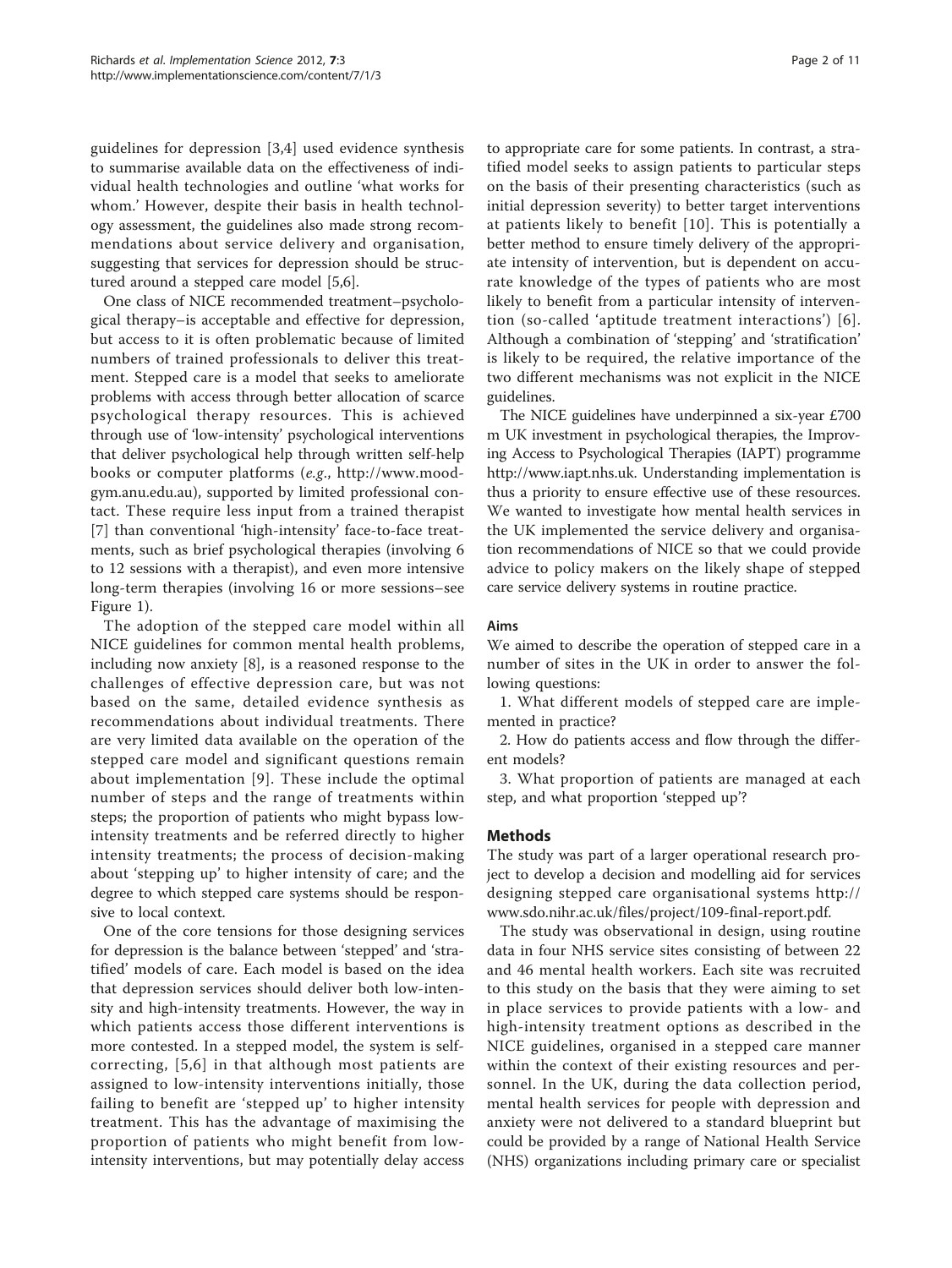<span id="page-2-0"></span>

| Stepped care is a system of delivering health technologies so that the most effective yet least<br>resource-intensive treatment is delivered to patients first.                                                                                                                                                                                                                                        |                                                                                                                                                                          |  |  |  |  |  |  |
|--------------------------------------------------------------------------------------------------------------------------------------------------------------------------------------------------------------------------------------------------------------------------------------------------------------------------------------------------------------------------------------------------------|--------------------------------------------------------------------------------------------------------------------------------------------------------------------------|--|--|--|--|--|--|
| In depression care, traditional treatment (especially non-pharmacological) has involved<br>psychological therapies, which are effective, but relatively resource intensive (especially in<br>relation to demand). However, less resource intensive versions delivered via facilitated books and<br>information technology have been developed (so-called low intensity interventions).                 |                                                                                                                                                                          |  |  |  |  |  |  |
| Stepped care aims to enhance efficiency by providing low-intensity treatments to a proportion of<br>depressed patients in the first instance, before providing higher intensity treatment to those that<br>do not improve with the first step.                                                                                                                                                         |                                                                                                                                                                          |  |  |  |  |  |  |
| Stepped care is best seen as the product of two simple principles.                                                                                                                                                                                                                                                                                                                                     |                                                                                                                                                                          |  |  |  |  |  |  |
| 1. The principle of 'least burden': effective low-intensity treatments are offered to patients first<br>and high-intensity treatments only offered to patients who are at risk to self or others, have a<br>previous history of treatment failure or do not improve from initial treatment.                                                                                                            |                                                                                                                                                                          |  |  |  |  |  |  |
| The principle of 'scheduled review': this is required so that patients can 'step up' to more<br>2.<br>intensive treatments or change to another intervention within the same step. Scheduled<br>reviews use objective outcome measures to assist decision-making.                                                                                                                                      |                                                                                                                                                                          |  |  |  |  |  |  |
| The NICE depression guideline stepped care model is shown below.                                                                                                                                                                                                                                                                                                                                       |                                                                                                                                                                          |  |  |  |  |  |  |
| <b>Focus of the</b><br><b>Intervention</b>                                                                                                                                                                                                                                                                                                                                                             | Nature of the<br><b>Intervention</b>                                                                                                                                     |  |  |  |  |  |  |
| <b>Step 4:Severe and complex</b><br>depression; risk to life; severe<br>self-neglect                                                                                                                                                                                                                                                                                                                   | Medication, high-intensity<br>psychological interventions,<br>electroconvulsive therapy, crisis<br>service, combined treatments,<br>multiprofessional and inpatient care |  |  |  |  |  |  |
| Step 3: Persistent subthreshold<br>depressive symptoms or mild to<br>moderate depression with inadequate<br>response to initial interventions;<br>moderate and severe depression                                                                                                                                                                                                                       | Medication, high-intensity psychological<br>interventions, combined treatments,<br>collaborative care and referral for further<br>assessment and interventions           |  |  |  |  |  |  |
| Step 2: Persistent subthreshold depressive<br>symptoms; mild to moderate depression                                                                                                                                                                                                                                                                                                                    | Low-intensity psychological interventions,<br>psychological interventions, medication and<br>referral for further assessment and<br>interventions                        |  |  |  |  |  |  |
| Step 1: All known and suspected presentations<br>of depression                                                                                                                                                                                                                                                                                                                                         | Assessment, support, psychoeducation, active<br>monitoring and referral for further assessment and<br>interventions                                                      |  |  |  |  |  |  |
| The core change in a stepped care system for depression is the addition of step 2. If significant<br>numbers of patients can be treated at this level without requiring further treatment, the available<br>resources to manage depression can be used to treat a greater number of patients, providing<br>both access and effectiveness and thus greater system efficiency.<br>Figure 1 Stepped Care. |                                                                                                                                                                          |  |  |  |  |  |  |
|                                                                                                                                                                                                                                                                                                                                                                                                        |                                                                                                                                                                          |  |  |  |  |  |  |

care NHS Trusts. In some cases all treatment services could be provided by one organization that may be a primary or specialist care organization. In other cases, several organizations could provide different elements of a psychological therapies service.

In a previous stage of the project (see [http://www.sdo.](http://www.sdo.nihr.ac.uk/files/project/109-final-report.pdf) [nihr.ac.uk/files/project/109-final-report.pdf](http://www.sdo.nihr.ac.uk/files/project/109-final-report.pdf)), we facilitated a consensus workshop at each site to help teams design their stepped care models. We used the 'constituency approach' [[11](#page-9-0)] to enable sites to build consensus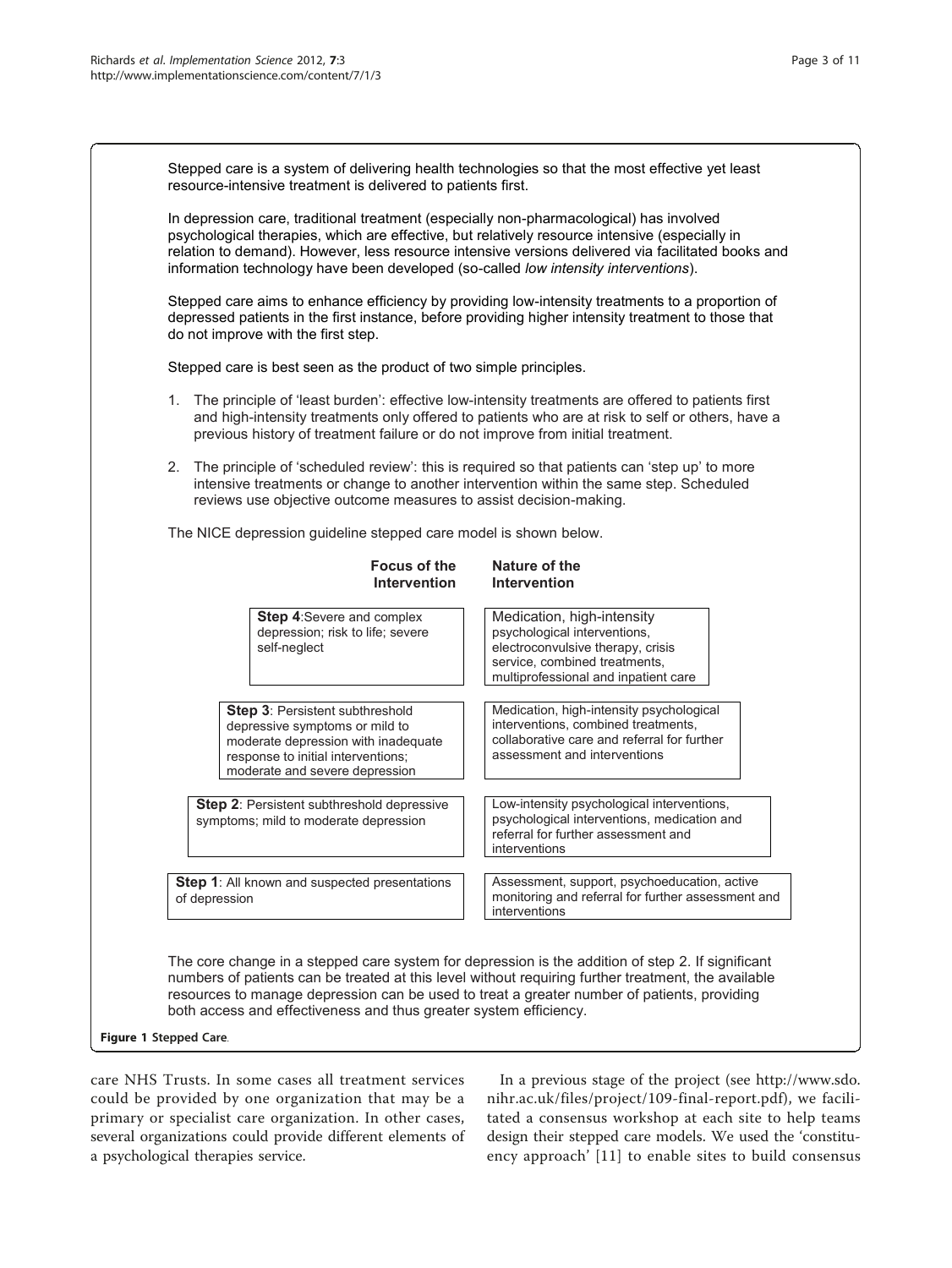gradually, providing participants with skilled facilitation around clear inputs and defined outputs in a carefully structured process [[12](#page-9-0)]. Our team provided the structured environment for sites to reach their own design consensus, at no point influencing the sites' specific choices of new service configuration. Following this exercise, sites set up implementation teams locally to restructure their services.

### Data collection

Our conceptual framework was the 'patient pathway' [[13\]](#page-9-0), *i.e.*, the route that a patient will take from their first contact with a clinical service, including referral, to the completion of their treatment. Given the potential diversity of organizations able to deliver these services in the NHS, we recorded service level descriptors for each site, including which professionals referred into the stepped care system; who made the initial assessment of the patient; how patients were allocated to steps; whether self referral was permitted; and whether there was a single point of entry to the system for all patients, or whether patients could 'bypass' aspects of the service. Where possible we extracted individual level patient data from information systems used by sites to manage their activity, although clinicians were asked to collect additional information on treatments received by patients where existing data systems did not collect this. All sites used different information systems and had varying levels of information collected by clinicians. We collected data on how and when patients in each site accessed, received and transited between the various treatment options, including the type of treatments, the step/intensity of the treatments, and the patient's final status at the end of the project time (i.e., dropped out of treatment, completed treatment or still remained in treatment). These data were extracted from information systems and supplementary record sheets onto a standard proforma by clerks in each site, trained and supervised by project research workers who also validated their data extractions against source data. We also recorded demographic data on patient gender, age, ethnicity, employment status, main mental health problem identified by clinicians, and medication use.

# Analysis

Data were anonymised by local NHS service data clerks and submitted to the research team as a flat database file and cleaned. We analysed categorical data, including demographics as frequency counts and percentages (with ranges where applicable), continuous data as means, and standard deviations. For those variables where there were missing data, we excluded these cases from the analysis of that variable, and the total number of cases used for each variable is presented in the results with percentages of data missing. We analysed information about patient pathways using start and end points and whether they were stepped up or down. We then mapped patient flow visually to illustrate patient movement through these exemplar stepped care systems.

The limited time span of the project did not allow us to collect final endpoint status data about the proportion of patients who remained in treatment at the end of the project, particularly in high-intensity treatment which by its nature is of longer duration than lowintensity.

### Ethical approval

Ethical approval for the study was given by the South West Multisite Ethics Committee in the UK (05/ MRE06/71).

# Results

#### Setting

Table 1 describes population characteristics in each site. Some sites were part of a specialist mental health organisation while others were managed by primary care services. In sites A, B, and C, there were between 22 and 25 staff conducting assessments and treatments. In site D there were 46 workers involved. Across all four sites, workers included para-professional mental health workers (i.e., mental health workers without a formal

#### Table 1 Population characteristics of the sites

|                          | Type of<br>organisation | <b>Average IMD</b><br>Rank <sup>a</sup> | Population  |
|--------------------------|-------------------------|-----------------------------------------|-------------|
| Site A                   | Specialist Trust        |                                         | 1.4 million |
| Northern Urban/<br>Rural | Primary care Trust<br>А | 79                                      |             |
|                          | Primary care Trust<br>к | 32                                      |             |
|                          | Primary care Trust      | 91                                      |             |
| Site B                   | Primary care Trust      | 78                                      | 750,000     |
| Northern Urban           |                         |                                         |             |
| Site C                   | Specialist Trust        |                                         | 570,000     |
| Southern Urban/<br>Rural | Primary care Trust      | 149                                     |             |
|                          | Primary care Trust<br>F | 126                                     |             |
| Site D                   | Specialist Trust        |                                         | 500,000     |
| Southern Urban           | Primary care Trust      | 35                                      |             |
|                          | Primary care Trust<br>G | 7                                       |             |

<sup>a</sup>The Index of Multiple Deprivation (IMD) 2007 combines a number of indicators, chosen to cover a range of economic, social and housing issues, into a single deprivation score for each small area in England. This allows each area to be ranked relative to one another according to their level of deprivation. 1 indicates the most deprived area. IMD rank is shown out of a total of 152 Primary Care Trusts (PCTs).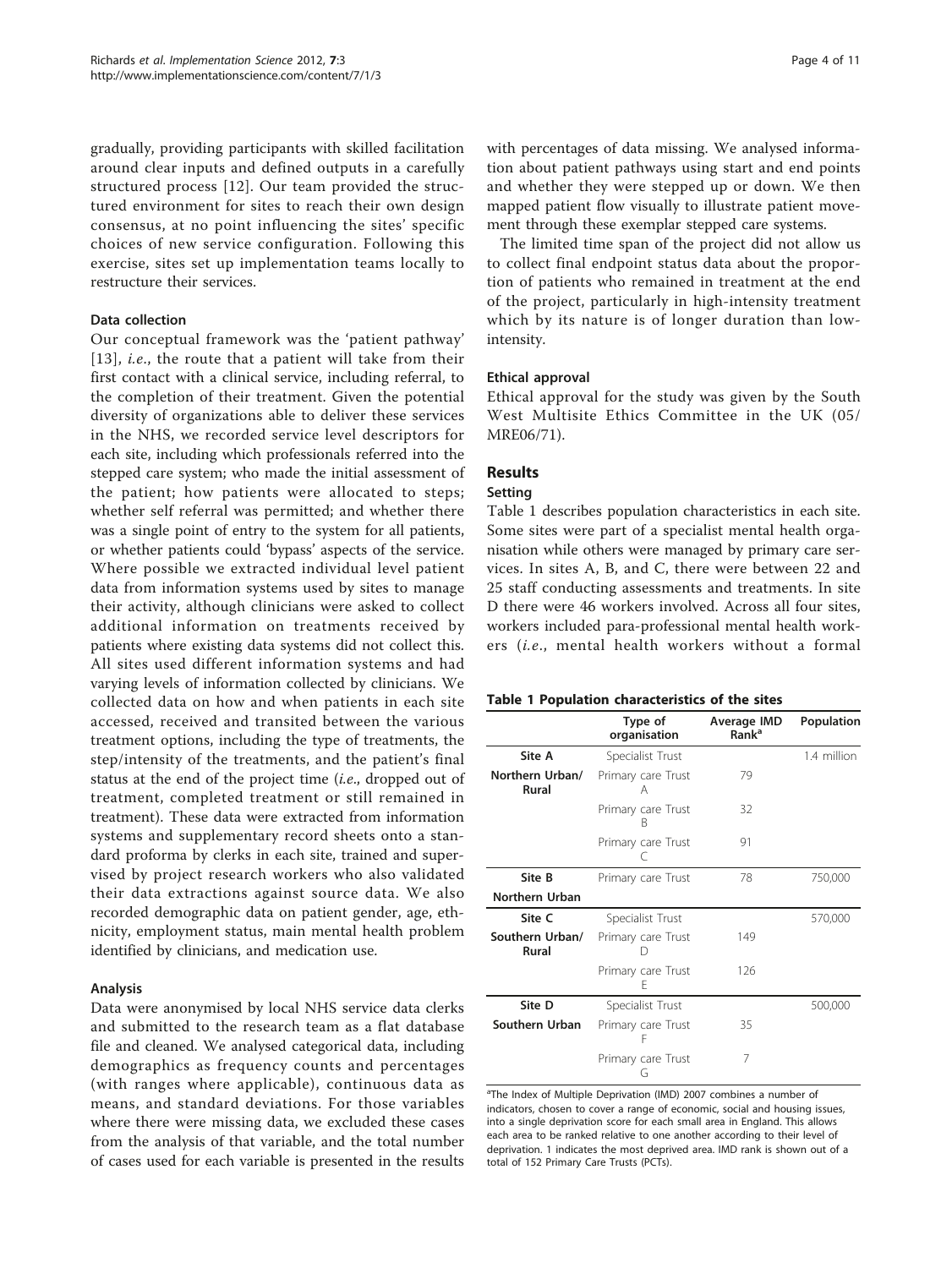professional qualification), and professionally qualified workers including nurses, social workers, occupational therapists, and clinical psychologists. Professionally qualified workers delivered treatments at all steps, whereas para-professional workers delivered treatment at lower steps (Table 2).

### Models of stepped care

Each of the sites had developed a model of stepped care within their available resources that they regarded as reflecting their local contexts and best serving their local population needs (Table 2). All sites allowed patient self-referral, but most restricted this to access to low-intensity treatment steps (i.e., patients could self refer for access to written self help materials and computer based treatments at step two, but not treatments involving access to contact with mental health workers at steps three, four, and five). All sites allowed a range of professionals–general practitioners (GPs), other primary care staff, and secondary mental healthcare staff– to refer, although site A also accepted referrals from the UK 'third sector' (i.e., non-governmental organisations who deliver mental health services). The majority of patients were assessed by para-professional workers in the sites, although site C offered a triage service run by professionally qualified mental health workers (e.g., mental health nurses) who made decisions about allocation

|  | Table 2 Characteristics of stepped care services by site |  |  |  |  |  |  |
|--|----------------------------------------------------------|--|--|--|--|--|--|
|--|----------------------------------------------------------|--|--|--|--|--|--|

to low-intensity treatments. Demographic characteristics of the patients We collected data on almost 7,698 patients referred to four NHS sites operating stepped care services. Large amounts of demographic data were missing from service

information systems at all sites, including age (75% missing), gender (60% missing), ethnicity (70% missing), employment status (42% missing), previous history (55% missing), identified problem (42% missing), medication status (54% missing), and sickness status (47% missing). On the basis of the available data, the patient populations accessing the stepped care services were largely female (63% to 67% across sites) and aged 20 to 39 (56% to 62%) with most employed (50% to 62%). Ethnic minority rates varied more widely (81% to 96% caucasian British). Absence from work through illness also varied widely (11% to 27%), with between 41% and 66% reporting a previous treatment history for anxiety or depression and between 48% and 65% taking psychotropic

to all steps including a computerised treatment programme that was designed to be used by the patient independent of any contact with the service–'step one.' Sites A, C, and D allowed professionals to refer to different steps based on their clinical assessment; site B had a single point of entry (with a few exceptions) with the intention that all patients would be initially allocated

|                              |                                                                                                                                                   |                                                                                                                                                                                                         |                                                                                                                                                                   | Urban                                                                                                     |  |
|------------------------------|---------------------------------------------------------------------------------------------------------------------------------------------------|---------------------------------------------------------------------------------------------------------------------------------------------------------------------------------------------------------|-------------------------------------------------------------------------------------------------------------------------------------------------------------------|-----------------------------------------------------------------------------------------------------------|--|
| <b>Site</b>                  | Specialist Trust-led                                                                                                                              | Primary Care-led                                                                                                                                                                                        | Specialist Trust                                                                                                                                                  | Primary Care led with<br>Specialist Trust partner                                                         |  |
| Assessment                   | Qualified mental health<br>practitioner face to face                                                                                              | Para-professional or qualified mental<br>health worker face to face                                                                                                                                     | Senior mental health worker in a GP<br>based clinic triaging direct to steps<br>from written information or following<br>telephone or face to face<br>appointment | Para-professional or<br>psychologist face to<br>face                                                      |  |
| Step 2 low-<br>intensity     | Guided self-help delivered by<br>para-professionals; group<br>classes by para-professionals<br>and qualified mental health<br>workers             | Guided self-help delivered by para-<br>professionals; group classes by para-<br>professionals and qualified mental<br>health workers                                                                    | Self-directed cCBT, <sup>1</sup> guided self-help<br>and group classes by para-<br>professionals and qualified mental<br>health workers                           | Guided self-help<br>delivered by para-<br>professionals, cCBT,<br>group classes by para-<br>professionals |  |
| Step 3<br>high-<br>intensity | Short-term evidence-based<br>psychological interventions<br>delivered by a mental health<br>practitioner or practice-based<br>counsellor          | Short-term psychological<br>interventions including brief CBT<br>delivered by a mental health<br>practitioner                                                                                           | Short-term psychological<br>interventions including brief CBT and<br>group work delivered by trained<br>para-professionals and mental health<br>practitioners     |                                                                                                           |  |
| Step 4<br>high-<br>intensity | Complex evidence-based<br>psychological interventions<br>delivered by psychological<br>services, CMHT, <sup>2</sup> or the<br>psychiatric service | Not specified<br>Specialised psychological treatment<br>delivered by community mental<br>health teams, psychology and<br>psychotherapy services working<br>within the specialist mental health<br>trust |                                                                                                                                                                   | Psychology,<br>psychotherapy and<br>community mental<br>health teams                                      |  |
| Step 5<br>high-<br>intensity | Crisis teams, self-harm liaison<br>and in-patient admission by<br>specialist clinical teams                                                       | Crisis teams, self-harm liaison and<br>in-patient admission by specialist<br>clinical teams<br>$\sim$ $\sim$                                                                                            | Not specified                                                                                                                                                     | Not specified                                                                                             |  |

Site A Northern Urban/Rural Site B Northern Urban Site C Southern Urban/Rural Site D Southern

 $<sup>1</sup>$  cCBT: computerised Cognitive Behaviour Therapy<sup>; 2</sup> CMHT: Community Mental Health Team</sup>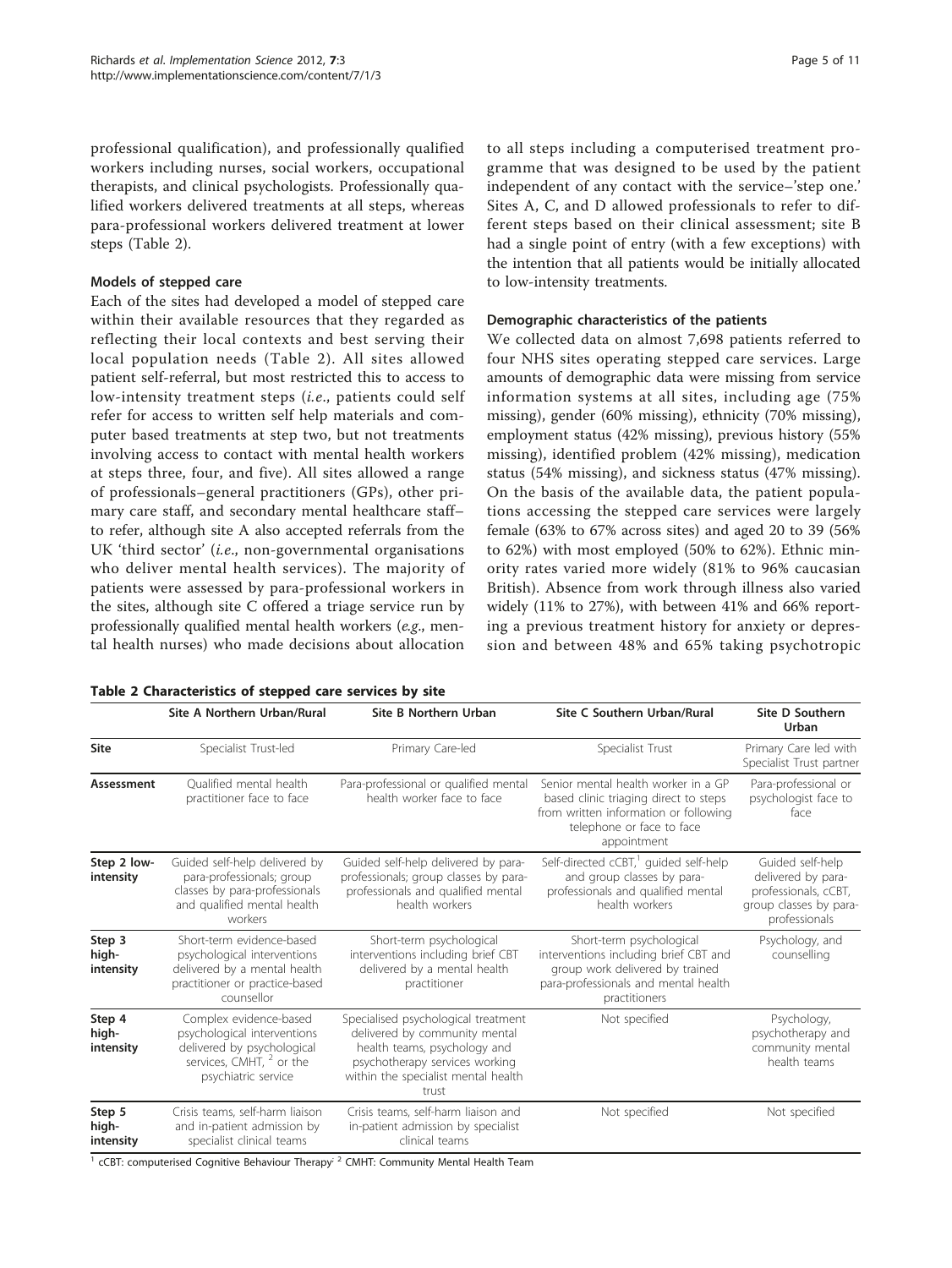medication. All patients with available data were identified as experiencing anxiety, depression, or a mixed combination.

#### Service delivery and patient pathways

We were able to obtain complete information on patient flow and final status for all 7,698 patients. Sites had a wide range of referral numbers ranging from approximately 1,000 to nearly 4,000 in just over 12 months, with a variety of different patient flow results seen in each site (Table 3). Patient pathways were highly variable and complex both between and within sites (see Figures [2](#page-6-0) and [3](#page-7-0) for example maps of flows in sites A and D; more at [http://www.sdo.nihr.ac.uk/files/project/](http://www.sdo.nihr.ac.uk/files/project/109-final-report.pdf) [109-final-report.pdf\)](http://www.sdo.nihr.ac.uk/files/project/109-final-report.pdf) with patients following multiple routes with multiple inputs and outcomes. For example, some patients entered and exited services at the same step; others entered the same step through different referral and assessment routes or made multiple transitions between steps. Some patients were assessed and treated entirely at high-intensity steps; others went through a low-intensity step first.

Figure [4](#page-7-0) summarises proportions of patients accessing different steps by different routes across sites. In some sites, allocation and direct referral to high-intensity steps were implemented, in line with a stratified model. This is most clearly illustrated in site A, where 45% of assessed patients directly accessed step three and received conventional high-intensity psychological therapy. However, adoption of this approach does not guarantee actual access to such treatment. In site C, after allocation, a lack of high-intensity resources led to patients overwhelmingly receiving a low-intensity, selfsupported internet based treatment, partly because more experienced clinical staff were heavily engaged in assessments to support stratification, and were thus unable to deliver more than a handful of high-intensity treatments.

In marked contrast to site A, site B developed a more stepped model. Few patients were allocated immediately

Table 3 Summary of number of patients referred and accessing each step by site

| Activity                | <b>Site</b><br>А | $\%$    | <b>Site</b><br>в | $\%$    | Site C                 | $\%$ | <b>Site</b><br>D    | $\%$    |
|-------------------------|------------------|---------|------------------|---------|------------------------|------|---------------------|---------|
| Referral                | 1.043            |         | 1,644            |         | <b>Not</b><br>recorded |      | 3,826               |         |
| Assessment <sup>a</sup> |                  | 778 75% | 1.291            | 79%     |                        |      | 1,185 N/A 2,518 66% |         |
| Step 1 <sup>b</sup>     |                  | N/A N/A |                  | N/A N/A | 607                    | 51%  |                     | N/A N/A |
| Step 2 <sup>b</sup>     |                  | 162 22% |                  | 776 60% | 178                    | 15%  | 589                 | 23%     |
| Step 3 <sup>b</sup>     | 336              | 43%     |                  | 298 23% | 40                     | 3%   |                     | 436 17% |
| Step 4 <sup>b</sup>     | 39               | 5%      | 75               | 6%      | N/A                    |      | N/A                 |         |

<sup>a</sup>as percentages of patients referred

<sup>b</sup>as percentages of patients assessed

NB: percentages do not add to 100 as patients may access more than 1 step.

to high-intensity treatment and the overall ratio of lowto high-intensity treatments was 2.6:1, the opposite pattern to site A. Of those patients who were allocated to and subsequently received a treatment, one-third received high-intensity treatment compared to twothirds in site A. In site B, where entry was not controlled by experienced professionals, these experienced workers were more able to utilise their time in the delivery of high-intensity treatment.

Site D was a complex mixture of 'stepped' and 'stratified' delivery. Although the ratio of low- to high-intensity treatments actually received by patients favoured low-intensity interventions (1.4:1), many more patients were assessed at a high-intensity level. The main differentiating factor in site D was the ability of GPs to make a direct referral to high-intensity primary care psychology. As a consequence, there were two very clear entry points for patients. Although more patients were referred directly to low-intensity compared to highintensity workers, a considerable number of patients could omit this step.

In summary, the ratio of low- and high-intensity treatments received by patients varied across the sites and ranged from 22:1 (site C including unsupported step one activity), through 2.1:1 (site B), 1.4:1 (site D) to 0.5:1 (mainly high-intensity treatments in site A). In essence, this means that of people treated by site C, 20 times more patients received a low- rather than a highintensity treatment, whereas in site A twice as many patients received high- as opposed to a low-intensity treatment, a forty-fold allocation difference between the two sites. Furthermore, between sites, the numbers of patients allocated directly to high-intensity treatment varied from 3% to 45%. Rates of stepping up to eventual high-intensity treatment were less than 10% in all sites, although a small number of patients moved from step three to step four within the high-intensity phase of their treatment.

For the three sites where we have referral data, all 'lost' considerable numbers of patients between referral and assessment, ranging from 21% to 34% of referrals, and a similar number were not treated after assessment (Figure [4](#page-7-0)). Referrals that were not assessed were never seen by the services at all, and we have no data on what happened to these patients. An unscheduled discontinuation rate *(i.e.*, where patients drop out of treatment without agreement with a therapist) of 30% was common across treatment steps and sites, although there were variations between sites and steps. As noted in the methods section, the low rates of both scheduled  $(i.e.,$ agreed) and unscheduled discontinuation in high-intensity treatment in some sites are most likely a product of the longer treatment times for high-intensity resulting in a proportion of patients remaining in treatment at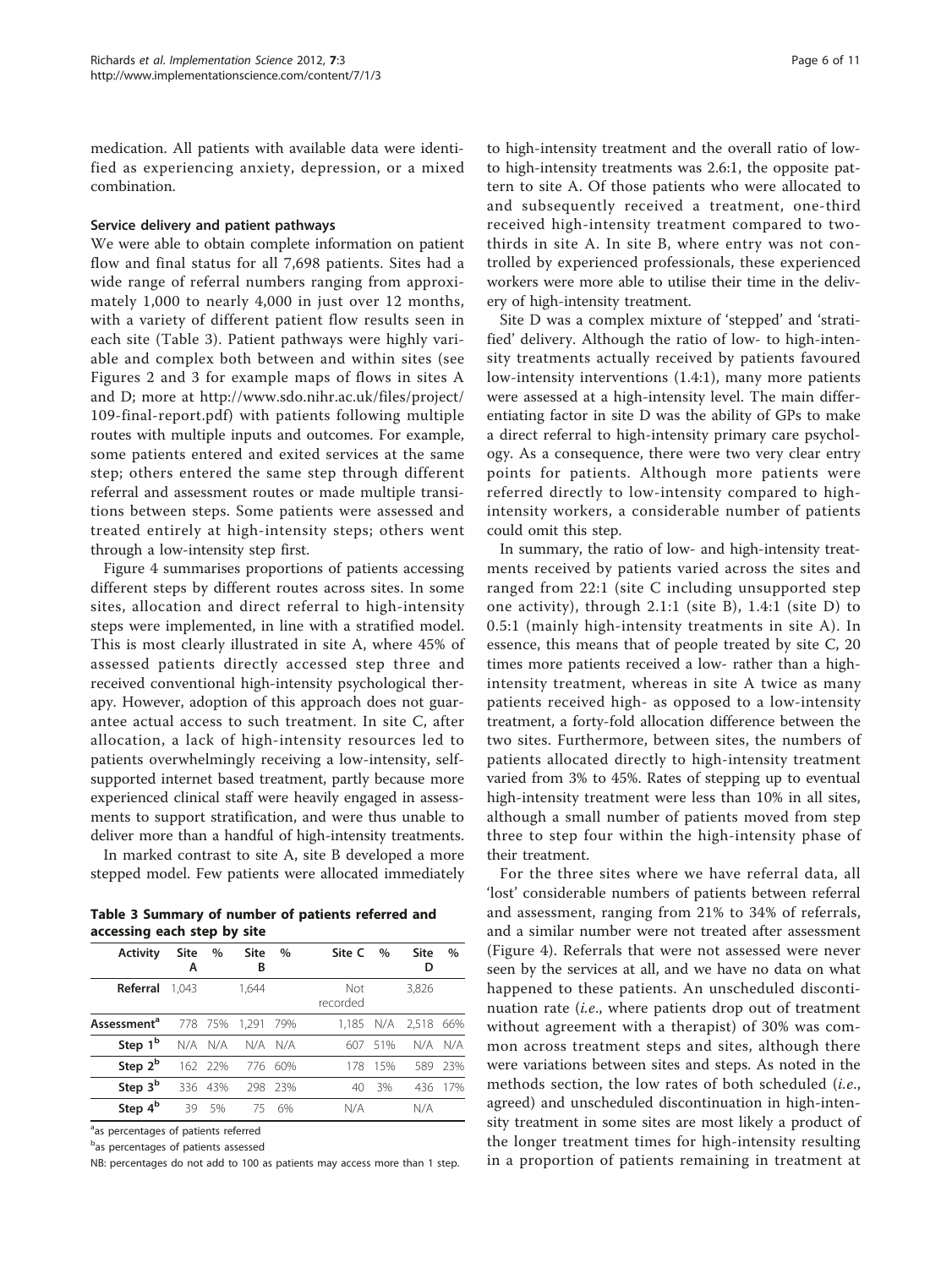<span id="page-6-0"></span>

the project end date and whose final pathway status was not recorded.

#### **Discussion**

We have reported throughput data on almost 8,000 patients referred to four NHS sites operating stepped care services for common mental health problems, mapping patients' entry and exit from the systems as well as recording the types of therapeutic inputs received. Our data illustrate the considerable variation in the design and implementation of care systems in response to the recommendation for stepped care in the NICE guidelines [[8\]](#page-9-0), which lacked explicit detail concerning the optimal model for delivery.

The variation in models was significant. Although it is helpful to place them on an operational continuum from stepped to stratified, this categorisation does not do sufficient justice to their complexity and diversity. While the design of the systems as 'stepped' or 'stratified' is a key dimension that dramatically influences the performance of stepped care systems, staff availability and professional referral behaviour can subvert initial plans in important ways. For example, lack of

experienced workers meant that site C became essentially a low-intensity-only service, whereas site D saw a 'stepped' model bypassed by a significant number of patients, although this might also be influenced by patient population characteristics, such as the proportion of patients diagnosed with post traumatic stress disorder where low-intensity treatments are not known to be effective.

In contrast, however, there were some interesting similarities in patient flow between sites. The levels of attrition between referral and assessment have been observed previously in stepped care services [[14-16\]](#page-9-0) and are a well-known phenomena in psychological therapies services [\[17-19](#page-9-0)]. In the two sites where there was closer balance between low- and high-intensity provision (sites B and D), we observed a consistent 'stepping up' rate of less than 10%, similar to that reported in one of the first Improving Access to Psychological Therapies (IAPT) demonstration sites over three years [\[16\]](#page-9-0).

Scheduled completion rates for all treatments were variable between sites and steps (Figures 2 and [3\)](#page-7-0). Site D achieved less treatment completion at high-intensity, where only one-third of cases were recorded as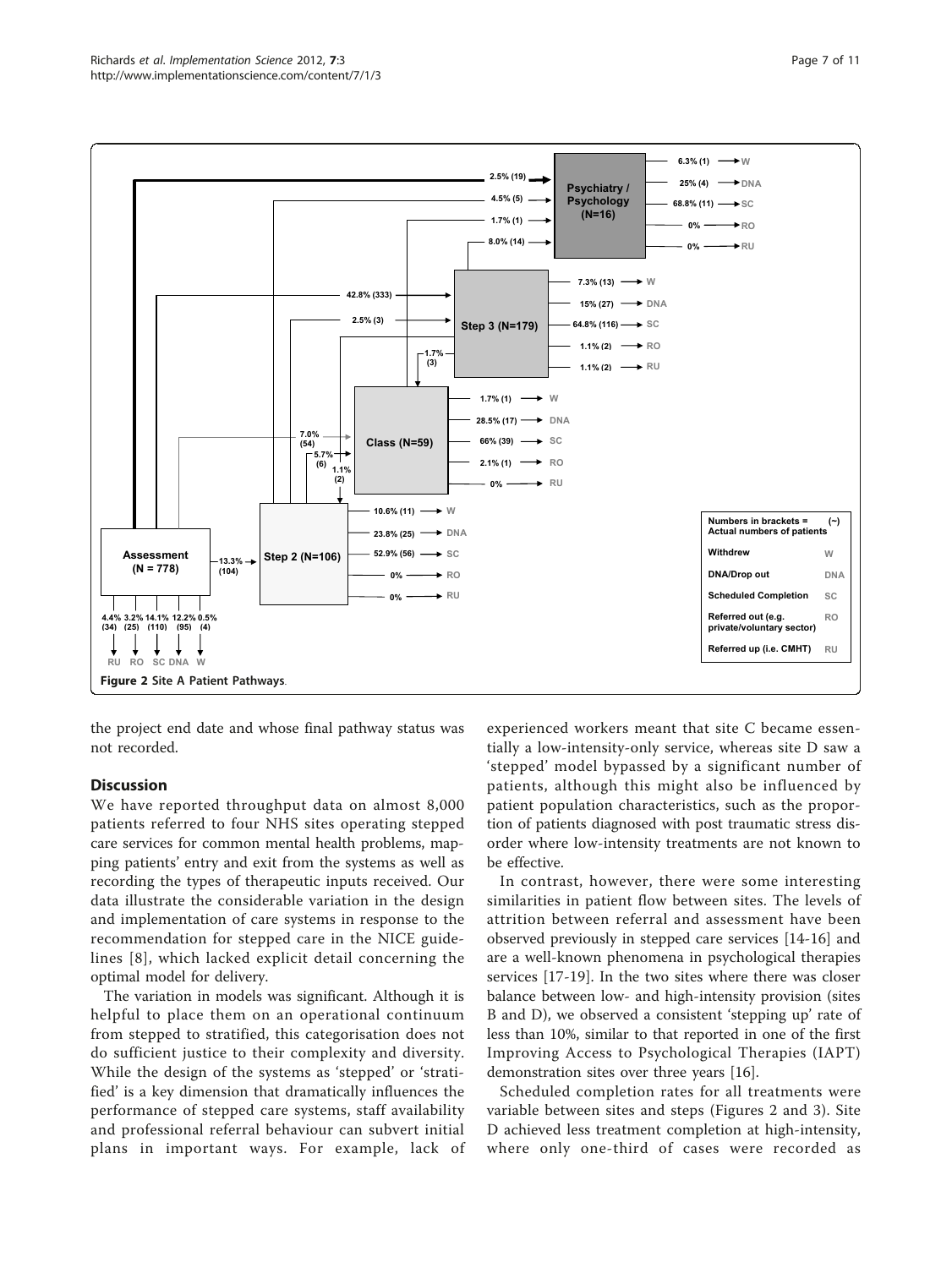<span id="page-7-0"></span>

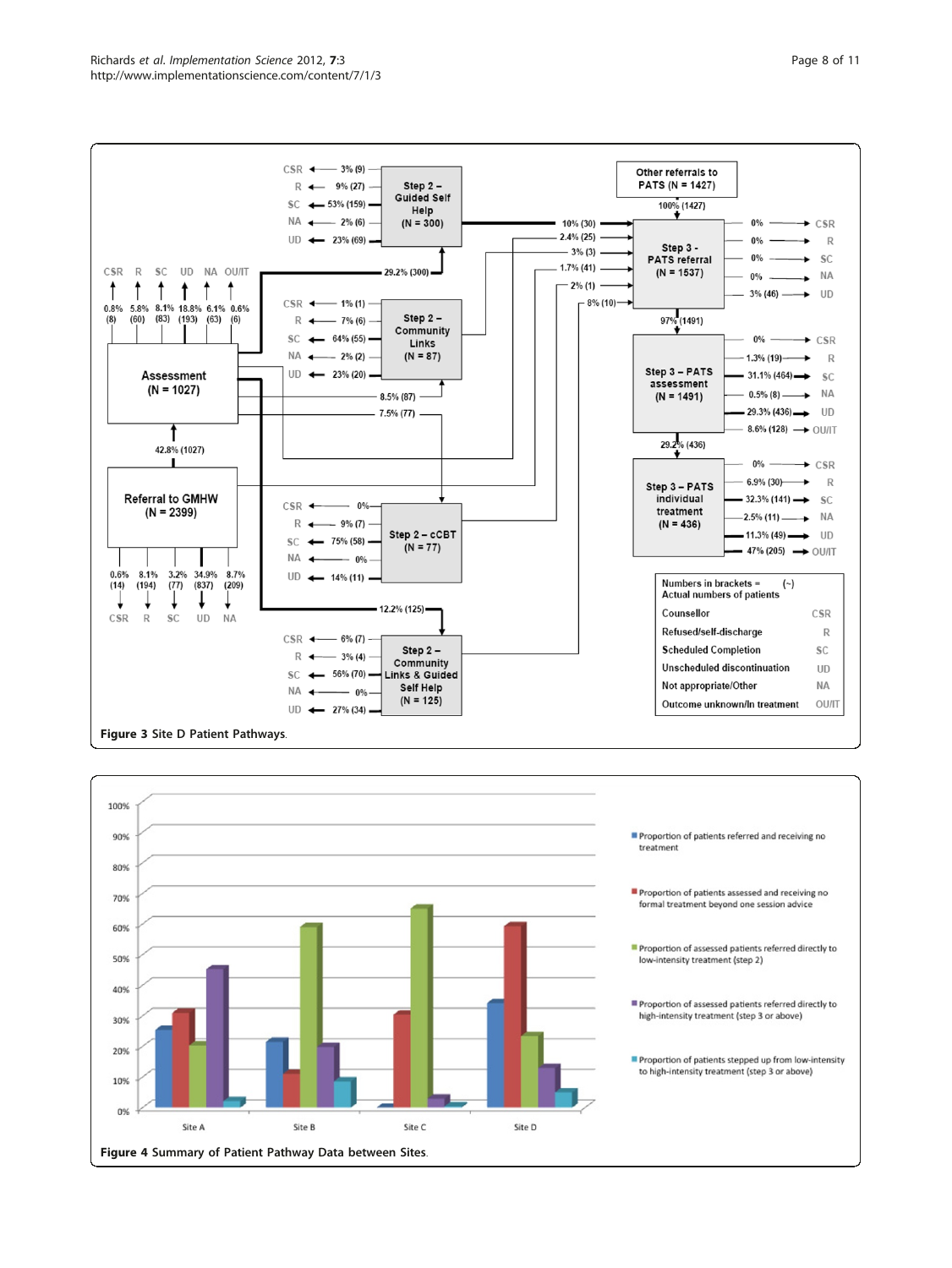completing their high-intensity treatment, although our data are limited by project end dates as cited earlier. Nonetheless, low-intensity treatment is intrinsically shorter than high-intensity treatment, and it is conceivable that patients will be more likely complete a shorter course of low-intensity treatment than the longer highintensity option. This observation requires further investigation since the concept that treatments should be 'least restrictive' for the patient [\[5,9](#page-9-0),[20](#page-9-0)] is at the heart of the original concept of stepped care.

### Limitations

Our study is of four 'early implementer' sites attempting to reconfigure their services to more closely reflect NICE guidelines [[3](#page-9-0)]. As a consequence, the data may have limited generalisability. Missing demographic data (a product of poor local information systems and haphazard clinical data entry highly prevalent in UK mental health services) limits knowledge of the characteristics of the populations served by these sites.

A more significant limitation is our inability to utilise clinical outcome data to ascertain the outcomes for patients, rather than their flow through the systems. Clinicians and information systems were unable to provide us with this data. Recent evaluations of Australian 'Better Access' mental health systems have similarly suffered from a lack of outcome data, basing published evaluations on a mere 15% of all patients treated [[21\]](#page-9-0). However, it should be noted that the bulk of treatments delivered were evidence-based, as summarised in the NICE guidelines [\[8](#page-9-0)], and our analysis assumes that outcomes would be broadly in line with those reported in the guidelines. However, this remains to be confirmed, especially in the context of a stepped care system where patients may receive a number of treatments in a serial fashion.

That clinical services do not use routine data is of greater concern, given the supposed centrality of outcome monitoring in stepped care to support clinical decision-making and ensure that services are responsive when patients do not benefit from initial 'steps.' The assessment of treatment effect to aid clinical decisionmaking appears deficient in these services. However, the use of formal psychometric measures is not the only way to assess treatment progress. Clinical judgement may be applied by mental health workers using clinical interview assessments. Clearly, for research purposes this is less easy to quantify without routine outcome measures, but their absence does not necessarily invalidate the stepped care process given our patient pathway data. Whether the use of such measures within a formal clinical decision-making algorithm would have reduced the variation in patient pathways could be a potential subject for further research.

We were also ignorant as to any additional service options available to patients and referrers outside the services we studied. Other resources available may alter who is referred to these services and we cannot assume that the proportions of patients 'needing' step two or step three interventions would be the same in all sites.

#### Implications

The study highlights variability in the implementation of stepped care for depression. This is to be expected, to the degree that the NICE guidelines were not explicit about a number of issues, and provided no formal 'blueprint' for the organisation and delivery of services. Our observations of variability are confirmed by the report on the first-year IAPT service [[22](#page-9-0)]. Of course, some local variation is desirable, but the very different service delivery models may not be desirable in the long term. It is important that evidence from implementation studies such as that reported here impact on later iterations of the depression guidelines, to maximise standardisation where appropriate and ensure that models of service delivery have a solid basis in evidence, complementing the evidence base relating to the health technologies which are delivered within these services.

Our data suggest that the principal driver of patient flow through stepped care systems is the allocation to initial treatments. The rate of stepping up was low, no matter how the patients were assessed or how many were allocated directly to high-intensity treatment. Not dissimilar proportions of patients were stepped up in systems which allocated large numbers directly to highintensity treatments, allowed referrers to make direct referral to high-intensity treatment or direct most patients to low-intensity treatment. The two services which stepped fewer patients from low- to high-intensity treatment included one where lack of resources led to very little high-intensity treatment provision, and another where initial allocations to high-intensity treatment was almost 50% of referrals assessed.

Although service planners may seek to design services that reflect their desired balance between stepping and stratification, they must be aware that patient flow is highly sensitive to other factors, including the background of the workers at each step of the service. Triage or assessment by a professionally qualified workforce may lead to more people receiving high-intensity treatment, providing that option is available. Service managers may need to plan on the basis that whatever the initial allocation rates of patients to low- or high-intensity treatments, providing sufficient high-intensity resource is available, less than 10% of patients may be stepped up from low- to high-intensity treatment. It is, therefore, important to resource all available steps sufficiently to allow patients to be stepped up from low- to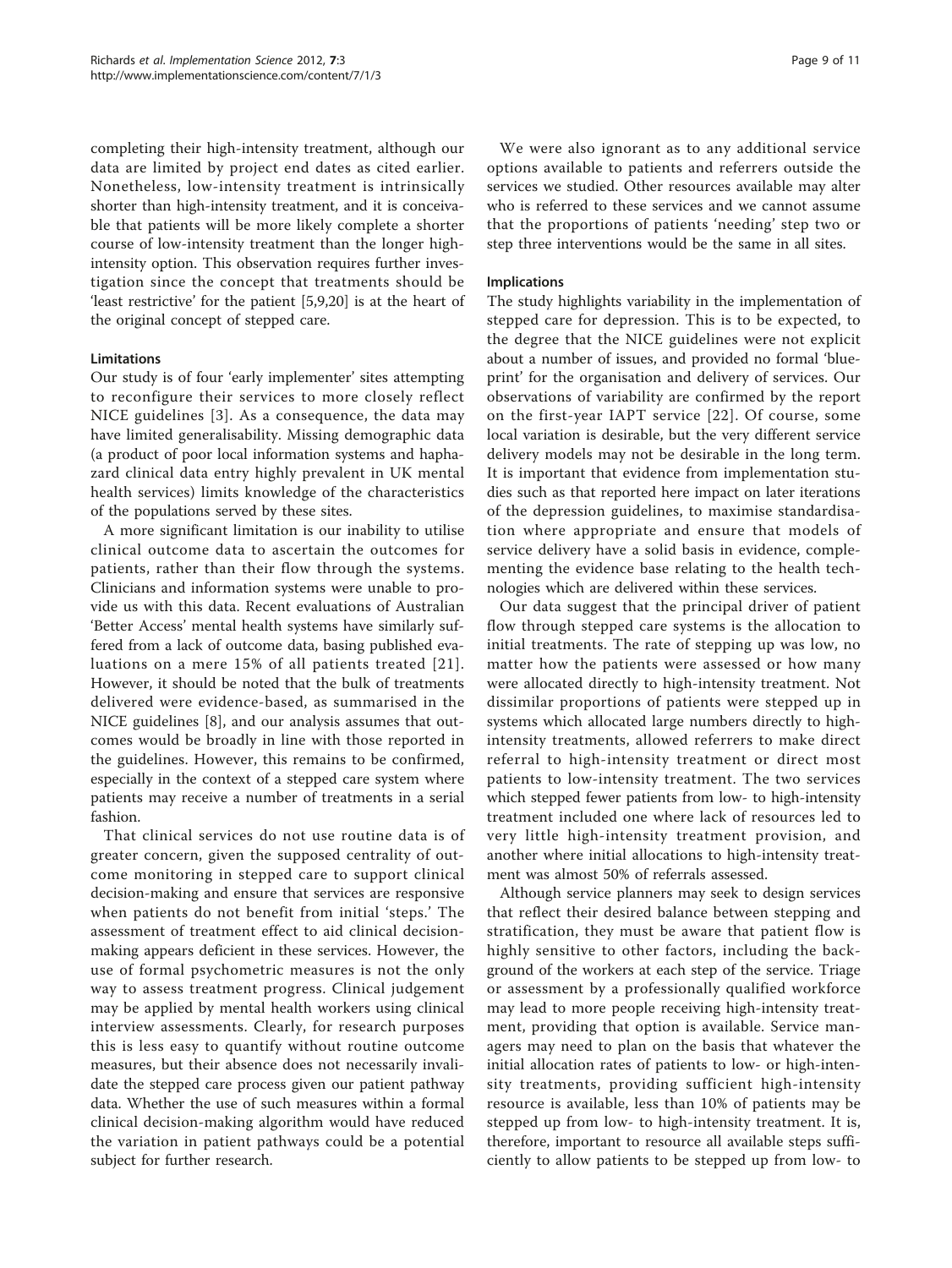<span id="page-9-0"></span>high-intensity treatment and to prevent situations arising where patients might be inappropriately 'held' at a low-intensity step.

Finally, stepped care systems do not seem to differ from the often observed attrition rates to psychological therapies at all stages in the patient pathway. Access to care has not traditionally received the same research focus as issues of treatment effectiveness. That is now beginning to change [7,23,[24](#page-10-0)] but there is an urgent need to understand the reasons for these levels of attrition and ensure the findings are used to inform the design of stepped care systems in the future.

Although implementation science is relatively new to the evidence-based movement, its use in ensuring that effective treatments and organisational models are put in place consistently is now recommended by research funders [\[25\]](#page-10-0). Stepped care would seem to be a prime example of a recommended organisational system idea being interpreted and applied in very different ways. The application of core principles of implementation science (such as targeted planning, implementation strategies and clear activity specification) around service organisation is urgently required.

#### Acknowledgements

We would like to thank the site-based NHS audit clerks who collected and collated the data on patient throughputs and to Kerry Cipriano and Joanne English who provided administrative support. We would like to acknowledge the contribution of the NHS clinical staff, patients, managers, and commissioners who were involved in our four NHS clinical service sites. The study was funded by the National Institute for Health Research (NIHR). The views and opinions expressed herein are those of the authors and do not necessarily reflect those of the NHS, the NIHR or the Department of Health.

#### Author details

<sup>1</sup>Mood Disorders Centre, Washington Singer Building, University of Exeter, Exeter, EX4 4QG, UK. <sup>2</sup>Health Sciences Research Group, Manchester Academic Health Science Centre, University of Manchester, M13 9PL, UK. <sup>3</sup>Clinical Operational Research Unit, University College London, Gower Street, London WC1E 6BT, UK. <sup>4</sup>Camden and Islington NHS Foundation Trust, St Pancras Hospital, 4 St Pancras Way, London, NW1 0PE, UK. <sup>5</sup>Centre for Outcomes Research and Effectiveness, University College London, 3rd floor, 1-19 Torrington Place, London, WC1E 7HB, UK. <sup>6</sup>School of Nursing, Midwifery and Social Work, University of Manchester, University Place, Jean McFarlane Building, Oxford Road, Manchester, M13 9PL, UK. <sup>7</sup> Department of Health Sciences, University of York, University Road, Heslington, YORK, YO10 5DD, UK. <sup>8</sup>'No Panic', 93 Brands Farm Way, Telford, Shropshire, TF3 2JQ, UK.<br><sup>9</sup>Newcastle, North Tyneside and Northumberland Mental Health Trust Newcastle, North Tyneside and Northumberland Mental Health Trust, Modular Building, St Nicholas Hospital, Jubilee Road, Newcastle upon Tyne, NE3 3XT, UK. <sup>10</sup>Collingwood Surgery North Shields, Hawkeys Lane, North Shields, NE65XH, UK.

#### Authors' contributions

DAR, PB, and SG conceived the study and were members of the study investigator committee which designed and oversaw the research methods, along with MU, JC, SP, KL, JL, LO, RP, and DT. CP, AW, SH, AS, and CV managed data collection and analysis. DR and PB drafted the manuscript. All authors read and approved the final manuscript.

#### Competing interests

The authors declare that they have no competing interests.

#### Received: 26 April 2011 Accepted: 16 January 2012 Published: 16 January 2012

#### References

- 1. Sackett D, Rosenberg W, Gray J, Haynes B, Richardson W: [Evidence-based](http://www.ncbi.nlm.nih.gov/pubmed/8555924?dopt=Abstract) [medicine: what it is and what it is not.](http://www.ncbi.nlm.nih.gov/pubmed/8555924?dopt=Abstract) British Medical Journal 1996, 312:71-2.
- 2. Grol R, Wensing M, Eccles M: Improving Patient Care. The Implementation of Change in Clinical Practice London: Elsevier; 2005.
- 3. National Institute for Health and Clinical Excellence: Depression: the treatment and management of depression in adults (update) CG90. London 2009.
- 4. National Institute for Health and Clinical Excellence: Depression in Adults with a Chronic Physical Health Problem: treatment and management CG91. London 2009.
- 5. Haaga D: [Introduction to the special section on stepped care models in](http://www.ncbi.nlm.nih.gov/pubmed/10965628?dopt=Abstract) [psychology.](http://www.ncbi.nlm.nih.gov/pubmed/10965628?dopt=Abstract) Journal of Consulting and Clinical Psychology 2000, 68:547-8.
- 6. Sobell M, Sobell L: [Stepped care as a heuristic approach to the treatment](http://www.ncbi.nlm.nih.gov/pubmed/10965632?dopt=Abstract) [of alcohol problems.](http://www.ncbi.nlm.nih.gov/pubmed/10965632?dopt=Abstract) Journal of Consulting and Clinical Psychology 2000, 68:573-9.
- 7. Gulliford M, Figueroa-Munoz J, Morgan M, Huges D, Gibson B, Beech R, et al: What does '[access to health care](http://www.ncbi.nlm.nih.gov/pubmed/12171751?dopt=Abstract)' mean? Journal of Health Services Research and Policy 2002, 7:186-8.
- 8. Pilling S, Whittington C, Taylor C, Kendrick T: Identification and care pathways for common mental health disorders: summary of NICE guidance. British Medical Journal 2011, 342.
- 9. Bower P, Gilbody S: [Stepped care in psychological therapies: access,](http://www.ncbi.nlm.nih.gov/pubmed/15630118?dopt=Abstract) [effectiveness and efficiency: narrative literature review.](http://www.ncbi.nlm.nih.gov/pubmed/15630118?dopt=Abstract) British Journal of Psychiatry 2005, 186:11-7.
- 10. Richards D: United Kingdom perspective. In Depression in primary care: evidence and practice. Edited by: Gilbody S, Bower P. Cambridge: Cambridge University Press; 2010:127-36.
- 11. Connally T, Conlan E, Deutsch S: Organizational effectiveness: a multiple constituency approach. Academy of Management Review 1980, 5:211-17.
- 12. Murphy M, Black N, Lamping D, McKee C, Sanderson C, Askham J, et al: [Consensus development methods, and their use in clinical guideline](http://www.ncbi.nlm.nih.gov/pubmed/10347832?dopt=Abstract) [development.](http://www.ncbi.nlm.nih.gov/pubmed/10347832?dopt=Abstract) Health Technology Assessment 1998, 2(3):1-88.
- 13. Department of Health: Patient Pathways London 2007, Available from: http:// webarchive.nationalarchives.gov.uk/+/www.dh.gov.uk/en/Healthcare/ Primarycare/Treatmentcentres/DH\_4097263.
- 14. Richards D, Suckling R: [Improving access to psychological therapies:](http://www.ncbi.nlm.nih.gov/pubmed/19208291?dopt=Abstract) [Phase IV prospective cohort study.](http://www.ncbi.nlm.nih.gov/pubmed/19208291?dopt=Abstract) British Journal of Clinical Psychology 2009, 48:377-96.
- 15. Clark D, Layard R, Smithies R, Richards D, Suckling R, Wright B: [Improving](http://www.ncbi.nlm.nih.gov/pubmed/19647230?dopt=Abstract) [access to psychological therapy: Initial evaluation of two UK](http://www.ncbi.nlm.nih.gov/pubmed/19647230?dopt=Abstract) [demonstration sites.](http://www.ncbi.nlm.nih.gov/pubmed/19647230?dopt=Abstract) Behaviour Research and Therapy 2009, 47(11):910-20.
- 16. Richards D, Borglin G: Implementation [of Psychological Therapies for](http://www.ncbi.nlm.nih.gov/pubmed/21501876?dopt=Abstract) [Anxiety and Depression in Routine Practice: Two Year Prospective](http://www.ncbi.nlm.nih.gov/pubmed/21501876?dopt=Abstract) [Cohort Study.](http://www.ncbi.nlm.nih.gov/pubmed/21501876?dopt=Abstract) Journal of Affective Disorders 2011, 133:51-60.
- 17. Barrett M, Chua W, Crits-Christoph P, Gibbons M, Casiano D, Thompson D: [Early withdrawal from mental health treatment: implications for](http://www.ncbi.nlm.nih.gov/pubmed/19838318?dopt=Abstract) [psychotherapy practice.](http://www.ncbi.nlm.nih.gov/pubmed/19838318?dopt=Abstract) Psychotherapy 2008, 45:247-67.
- 18. Gilbert N, Barkham M, Richards A, Cameron I: The effectiveness of a primary care mental health service delivering brief psychological interventions: a benchmarking study using the CORE system. Primary Care Mental Health 2005, 3:241-51.
- 19. Wierzbicki M, Pekarik G: A meta-analysis of psychotherapy dropout. Professional Psychology: Research and Practice 1993, 24:190-5.
- 20. Davison G: [Stepped care: doing more with less?](http://www.ncbi.nlm.nih.gov/pubmed/10965633?dopt=Abstract) Journal of Consulting and Clinical Psychology 2000, 68:580-5.
- 21. Pirkis J, Bassilios B, Fletcher J, Sanderson K, Spittal M, King K, et al: Clinical improvement after treatment provided through the Better Outcomes in Mental Health Care (BOiMHC) programme: Do some patients show greater improvement than others? Aust N Z JPsychiatry 2011, 45:289-98.
- 22. Glover G, Webb M, Evison F: Improving Access to Psychological Therapies. A review of the progress made by sites in the first rollout year Durham: North East Public Health Observatory; 2010.
- 23. Dixon-Woods M, Kirk D, Agarwal S, Annandale E, Arthur T, Harvey J, et al: Vulnerable groups and access to health care: A critical interpretive review London: NIHR-SDO; 2005.